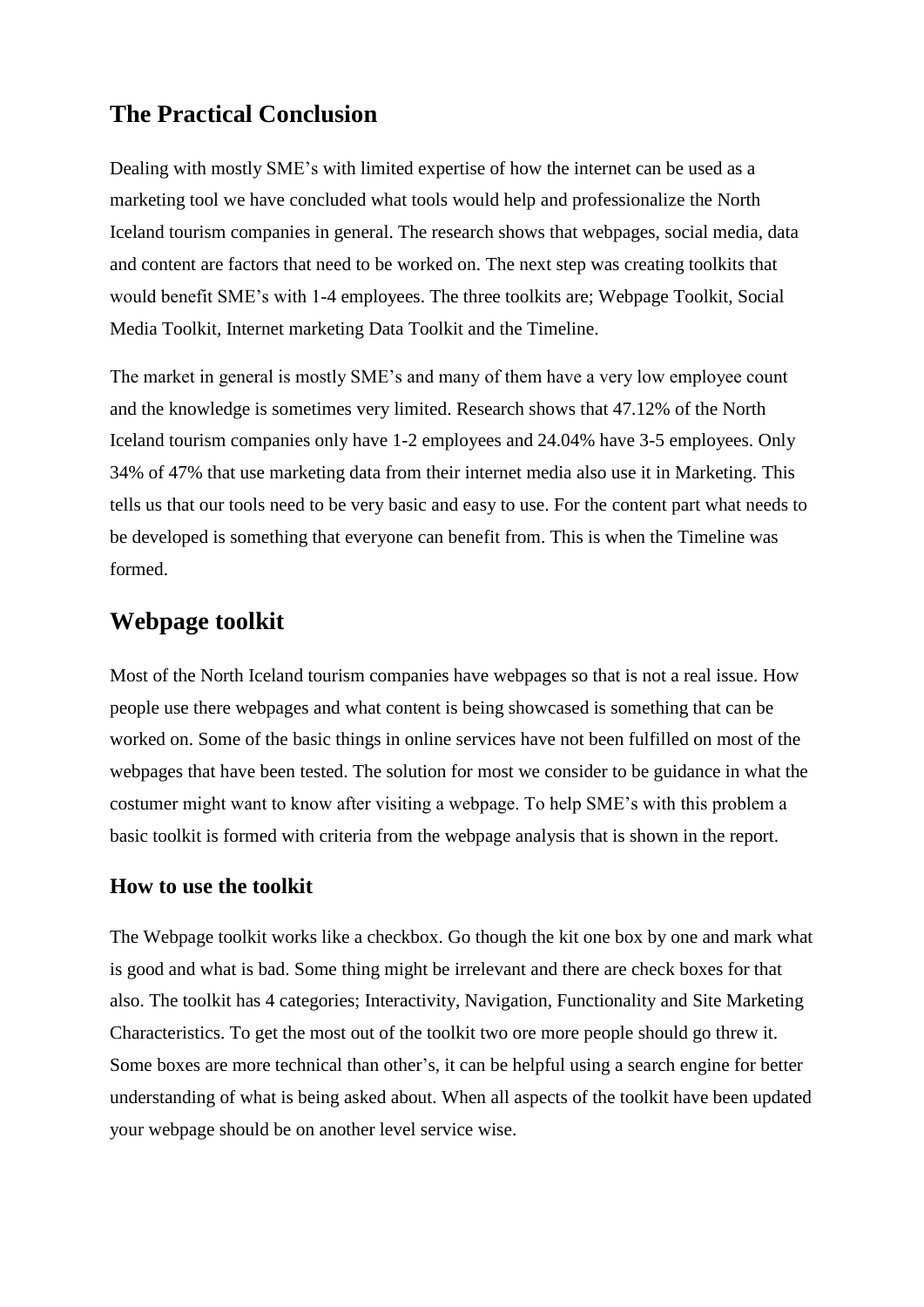| Page 1/4 Interactivity            |      |     |          |               |     |          |
|-----------------------------------|------|-----|----------|---------------|-----|----------|
| <b>Webpage Toolkit</b>            | Yes: | No: | Dose not | <b>Should</b> | If  | If needs |
|                                   |      |     | apply:   | Be:           | Ok: | work:    |
| Phone Number Listed (Is           |      |     |          | Yes           |     |          |
| your phone number listed on       |      |     |          |               |     |          |
| your webpage)                     |      |     |          |               |     |          |
| Address Listed (Is your           |      |     |          | Yes           |     |          |
| address listed on your            |      |     |          |               |     |          |
| webpage)                          |      |     |          |               |     |          |
| E-mail Hyperlink (Is your         |      |     |          | Yes           |     |          |
| email hyperlinked on your         |      |     |          |               |     |          |
| webpage, this means that          |      |     |          |               |     |          |
| your email can be clicked on      |      |     |          |               |     |          |
| and then the visitors email       |      |     |          |               |     |          |
| program will open)                |      |     |          |               |     |          |
| <b>Online Information Request</b> |      |     |          | Yes           |     |          |
| Form (Can people send             |      |     |          |               |     |          |
| anonymous requests on your        |      |     |          |               |     |          |
| webpage)                          |      |     |          |               |     |          |
| E-mail Listed (Is your email      |      |     |          | Yes           |     |          |
| in general listed on your         |      |     |          |               |     |          |
| webpage)                          |      |     |          |               |     |          |
| Online comment form (Can          |      |     |          | Yes           |     |          |
| people give feedback on your      |      |     |          |               |     |          |
| webpage)                          |      |     |          |               |     |          |
|                                   |      |     |          | <b>Total:</b> |     |          |

| Page 2/4 Navigation           |      |     |          |                      |           |                   |
|-------------------------------|------|-----|----------|----------------------|-----------|-------------------|
| <b>Webpage Toolkit</b>        | Yes: | No: | Dose not | <b>Should</b><br>Be: | If<br>Ok: | If needs<br>work: |
|                               |      |     | apply:   |                      |           |                   |
| Links to Other Pages on       |      |     |          | Yes                  |           |                   |
| Website (This can shorten)    |      |     |          |                      |           |                   |
| the time for costumers to     |      |     |          |                      |           |                   |
| see different things that are |      |     |          |                      |           |                   |
| relevant on your webpage)     |      |     |          |                      |           |                   |
|                               |      |     |          |                      |           |                   |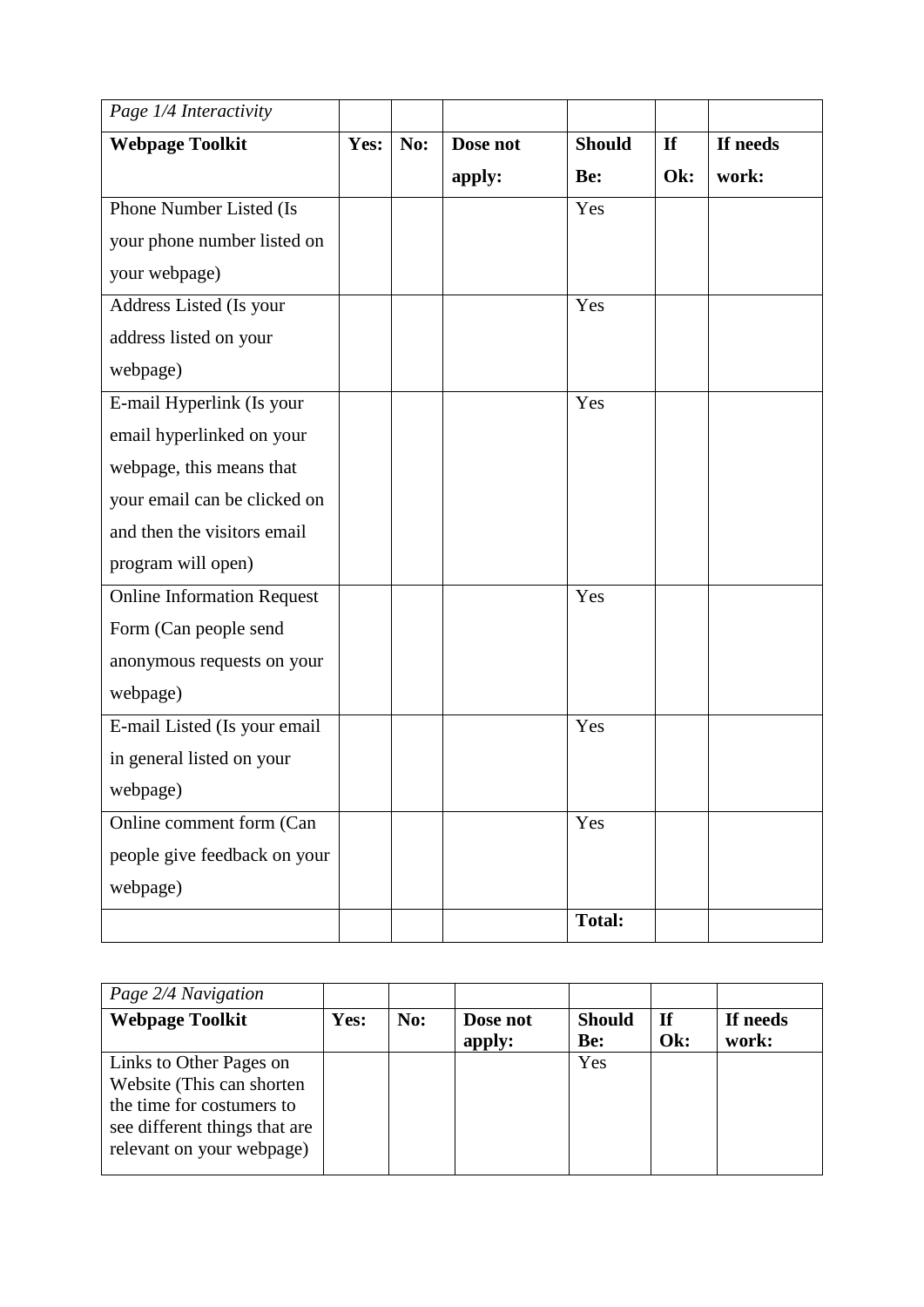| <b>Consistent Navigation (is)</b> |  | Yes           |  |
|-----------------------------------|--|---------------|--|
| the navigation/menu               |  |               |  |
| always visible?)                  |  |               |  |
| Links to Other Sites (Are         |  | Yes           |  |
| there links to other              |  |               |  |
| webpages that could help          |  |               |  |
| your costumers in selecting       |  |               |  |
| you)                              |  |               |  |
| Ease of Navigation (Is it         |  | Yes           |  |
| always easy to travel             |  |               |  |
| around your website)              |  |               |  |
| Index Page (A front page)         |  | Yes           |  |
| with easy navigation to           |  |               |  |
| other pages on your               |  |               |  |
| webpage, also should              |  |               |  |
| include the basic                 |  |               |  |
| information)                      |  |               |  |
| Search Capabilities (Is it        |  | Yes           |  |
| possible to search within         |  |               |  |
| your webpage)                     |  |               |  |
|                                   |  | <b>Total:</b> |  |

| Page 3/4 Functionality                                                                                                                                      |      |     |                    |                      |                  |                             |
|-------------------------------------------------------------------------------------------------------------------------------------------------------------|------|-----|--------------------|----------------------|------------------|-----------------------------|
| <b>Webpage Toolkit</b>                                                                                                                                      | Yes: | No: | Dose not<br>apply: | <b>Should</b><br>Be: | $\bf{If}$<br>Ok: | <b>If</b><br>needs<br>work: |
| Favicon (The icon that is shown on<br>the left side of the address bar)                                                                                     |      |     |                    | Yes                  |                  |                             |
| Video (Do you have video that<br>shows your product)                                                                                                        |      |     |                    | Yes                  |                  |                             |
| Download Facilities (Is there a place<br>on your webpage that abeles users to<br>download content that they would<br>need, could be a logo or an itinerary) |      |     |                    | Yes                  |                  |                             |
| What's New? (Can people see what<br>new products you are offering)                                                                                          |      |     |                    | Yes                  |                  |                             |
| Responsive Design (Is your webpage<br>smart device ready, you can try this<br>by visiting your webpage by phone<br>or on a tablet)                          |      |     |                    | Yes                  |                  |                             |
| English (Is your webpage in English)                                                                                                                        |      |     |                    | Yes                  |                  |                             |
| <b>Flash Animation (Flash Animation</b><br>does not show on all devices, this<br>can be a problem)                                                          |      |     |                    | N <sub>o</sub>       |                  |                             |
|                                                                                                                                                             |      |     |                    | <b>Total:</b>        |                  |                             |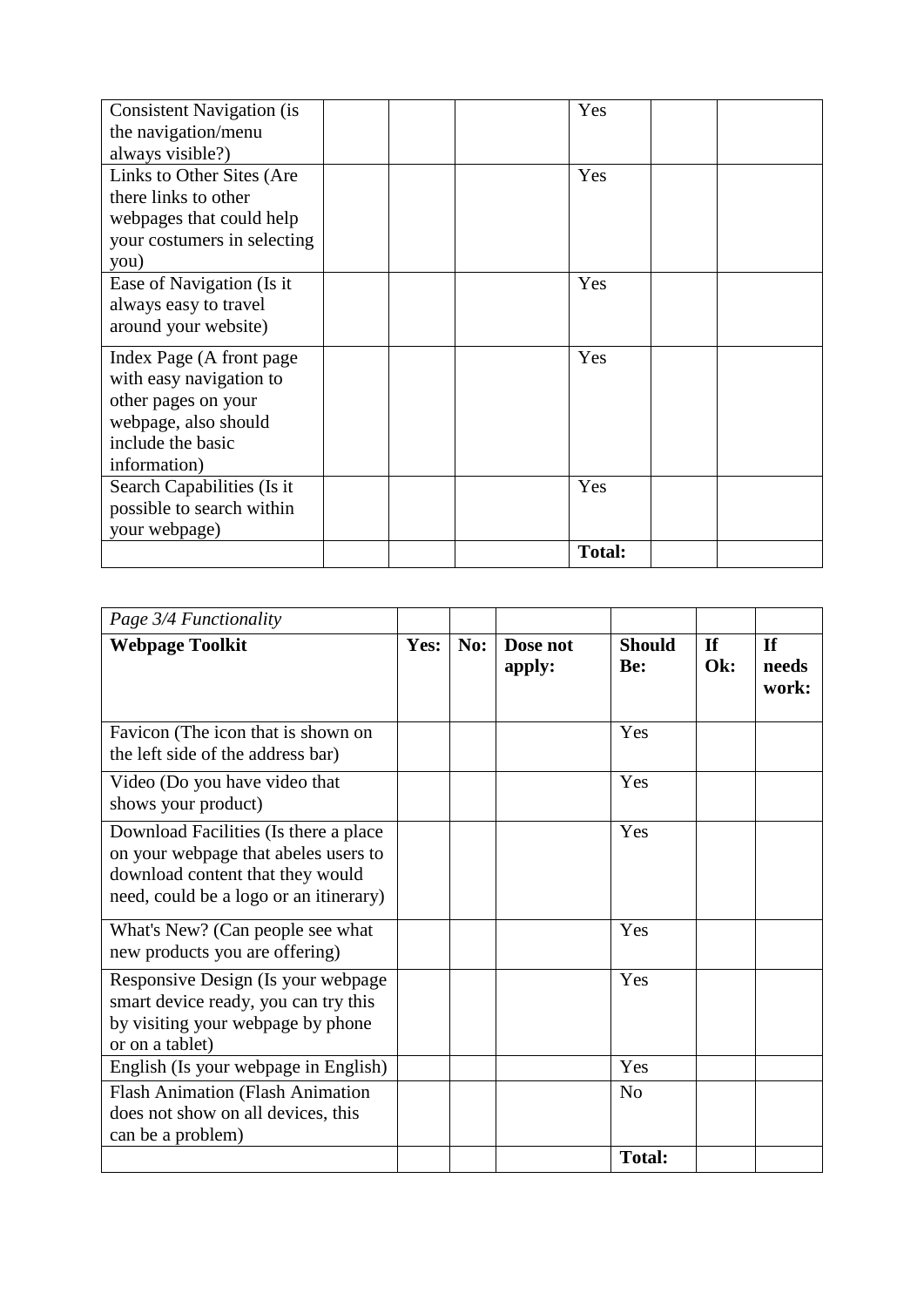| Page 4/4 Site Marketing Characteristics |      |     |          |               |           |       |
|-----------------------------------------|------|-----|----------|---------------|-----------|-------|
| <b>Webpage Toolkit</b>                  | Yes: | No: | Dose not | <b>Should</b> | <b>If</b> | If    |
|                                         |      |     | apply:   | Be:           | Ok:       | needs |
|                                         |      |     |          |               |           | work: |
| Photos of Facilities (Photos that       |      |     |          | Yes           |           |       |
| show what your are selling)             |      |     |          |               |           |       |
| Images High Quality (Do your            |      |     |          | Yes           |           |       |
| images seem out of focus)               |      |     |          |               |           |       |
| Description of Product and              |      |     |          | Yes           |           |       |
| Services (describe what you are         |      |     |          |               |           |       |
| selling)                                |      |     |          |               |           |       |
| Location Map of the Company             |      |     |          | Yes           |           |       |
| (Map that shows where you are           |      |     |          |               |           |       |
| located)                                |      |     |          |               |           |       |
| Online Payment (A way to pay for        |      |     |          | Yes           |           |       |
| services online, this makes the         |      |     |          |               |           |       |
| selling part more easy)                 |      |     |          |               |           |       |
| Tagline (If you look at the header      |      |     |          | Yes           |           |       |
| of your browser you should see a        |      |     |          |               |           |       |
| description. This is a part of search   |      |     |          |               |           |       |
| engine optimization)                    |      |     |          |               |           |       |
| Online Reservation (Is it possible      |      |     |          | Yes           |           |       |
| to order online)                        |      |     |          |               |           |       |
| Reservation by E-mail (Can people       |      |     |          | Yes           |           |       |
| send a email to buy your product)       |      |     |          |               |           |       |
| Links to Tourist Information (Are       |      |     |          | Yes           |           |       |
| there links to more information         |      |     |          |               |           |       |
| about tourism in your area)             |      |     |          |               |           |       |
| Availability of Price Info (Are         |      |     |          | Yes           |           |       |
| prices shown on your webpage)           |      |     |          |               |           |       |
| Safe Payment Statement (If you          |      |     |          | Yes           |           |       |
| have a online payment option this       |      |     |          |               |           |       |
| will help people trust you)             |      |     |          |               |           |       |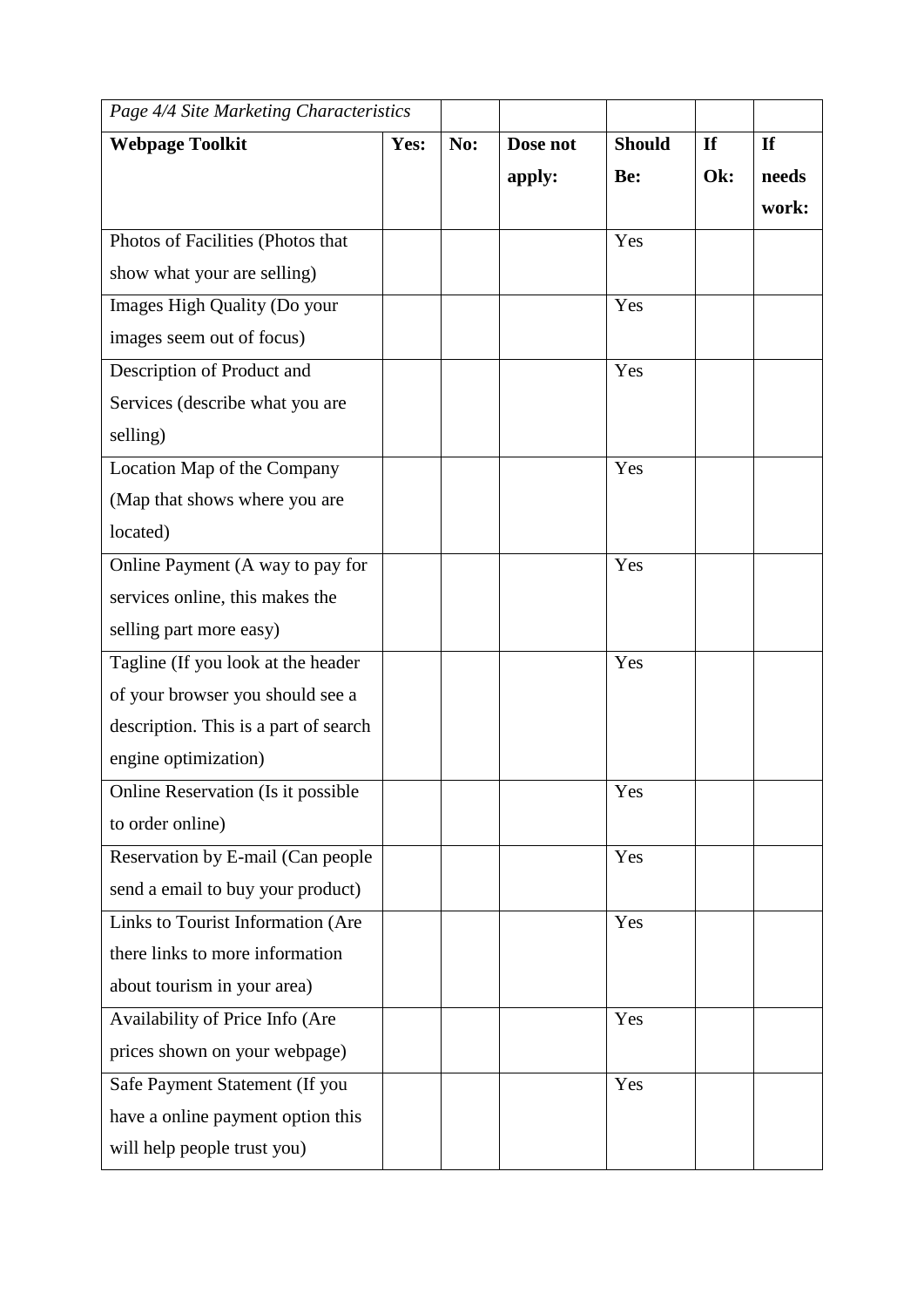| Links to Your Social Media (If you |  | Yes           |  |
|------------------------------------|--|---------------|--|
| have social media here you should  |  |               |  |
| advertise it)                      |  |               |  |
|                                    |  | <b>Total:</b> |  |

## **The accomplishment**

When this toolkit has been used you will have an outcome that tells you what needs work and what is ok. The next step would be to go threw the list and fix the things that need work. Some things can be sorted out quite easy; photos, text, links and more. Things like tagline, favicon, responsive design and online payment would probably need a professional to fix or add on. This tool is to improve your customers experience on your webpage and should help both service wise and your online selling.

# **Social Media Toolkit**

Most companies have a presence on social media. The problem seems to be knowledge of what social media actually is and how it can be used as a tool to help businesses. While dealing with public profiles on the internet there are thing that seem quite simple but are not always a good as they could be. Acting on social media can be a difficult thing to do if normally companies have only answers to questions but don't ask them. The real truth behind Web 2.0 and social media is to socialize. You can be involved on social media on different scales but you need to understand what voice should be out there presenting your company and what you can do to manage the world of social media. To work on this we decided to make a small tool that is divided to two categories. The categories are "Public Profile Integration" and "Social Media Strategy".

### **How to use the Toolkit**

In the toolkit there are questions that you need to ask you're self and fill in the answer. The toolkit also guides people in understanding social media. Read through the toolkit once then look at your profiles and see what can and has been done, then take a look at the kit and try to find things to improve to get a better understanding of what is being presented.

## **1/2 Public Profile Integration**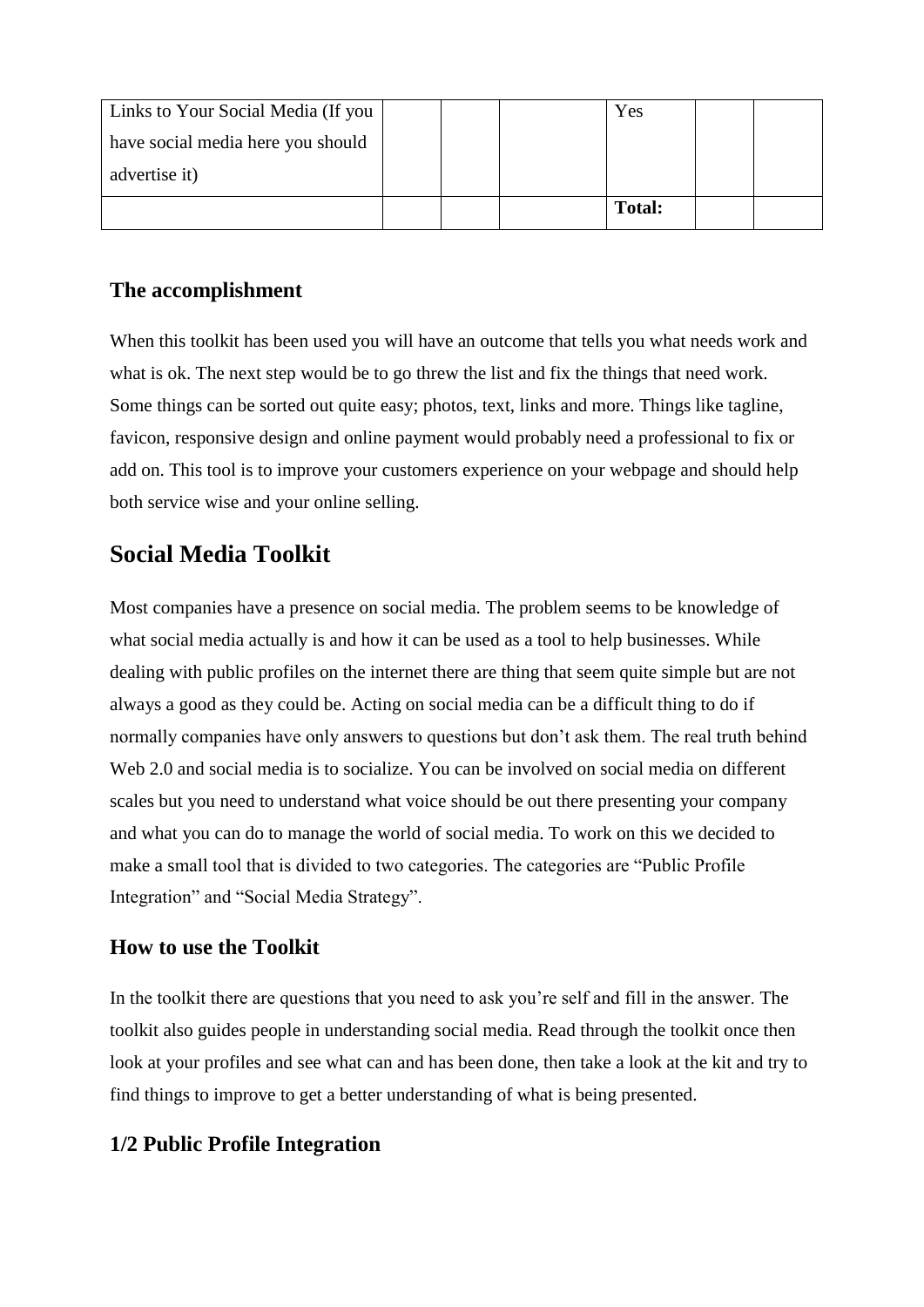To gain a more professional profile on the internet social media is a key aspect. Social Media is everything where it's possible to socialize. Examples of social media are; Facebook, Twitter, Pinterest, Google+, Trip Advisor and more. Some websites even offer social plugins where both everyone can communicate on a platform and the company with there readers. To make a strong image on social media have a plan and stick to it. Here we have a list that can be used to check if everything is in order.

- 1. Use the same name for all media, company name or brand name.
- 2. Use the same picture/logo for all your profiles,
- 3. Remember to link to your website, list your phone number and email.
- 4. Most of the media offer a unique user URL, use the same one on all media.
- 5. Remember to direct people to your social media from your website

### **2/2 Social Media Strategy**

The efficient way to use social media is to bring a voice to the public. This can be hard at times but to simplify things a strategy is a key aspect in having a constant appearance. Take these notes in consideration to organize your social media strategy.

- Have a strategy, it can be guidelines of how to react and how not react on social media.
- On social media you are on a personal level and that means a robot or a standard message is not the answer to save time.
- To safe time schedule time to each and every one in the company that can answer questions and share stories.
- Use the right staff to answer the right questions. If someone ask a hotel on social media if rooms are available the booking manager should answer not the marketing manager.
- Socialize with things that are relevant to your business. Don't just talk about your self, use other things like events in the area of your business. This way you can intergrade your brand with another brand.

### **Internet Marketing Data Toolkit**

The amount of marketing data on the internet is big. We will focus on the data that is already in place from media that is owned by companies. To day many programs are offered on the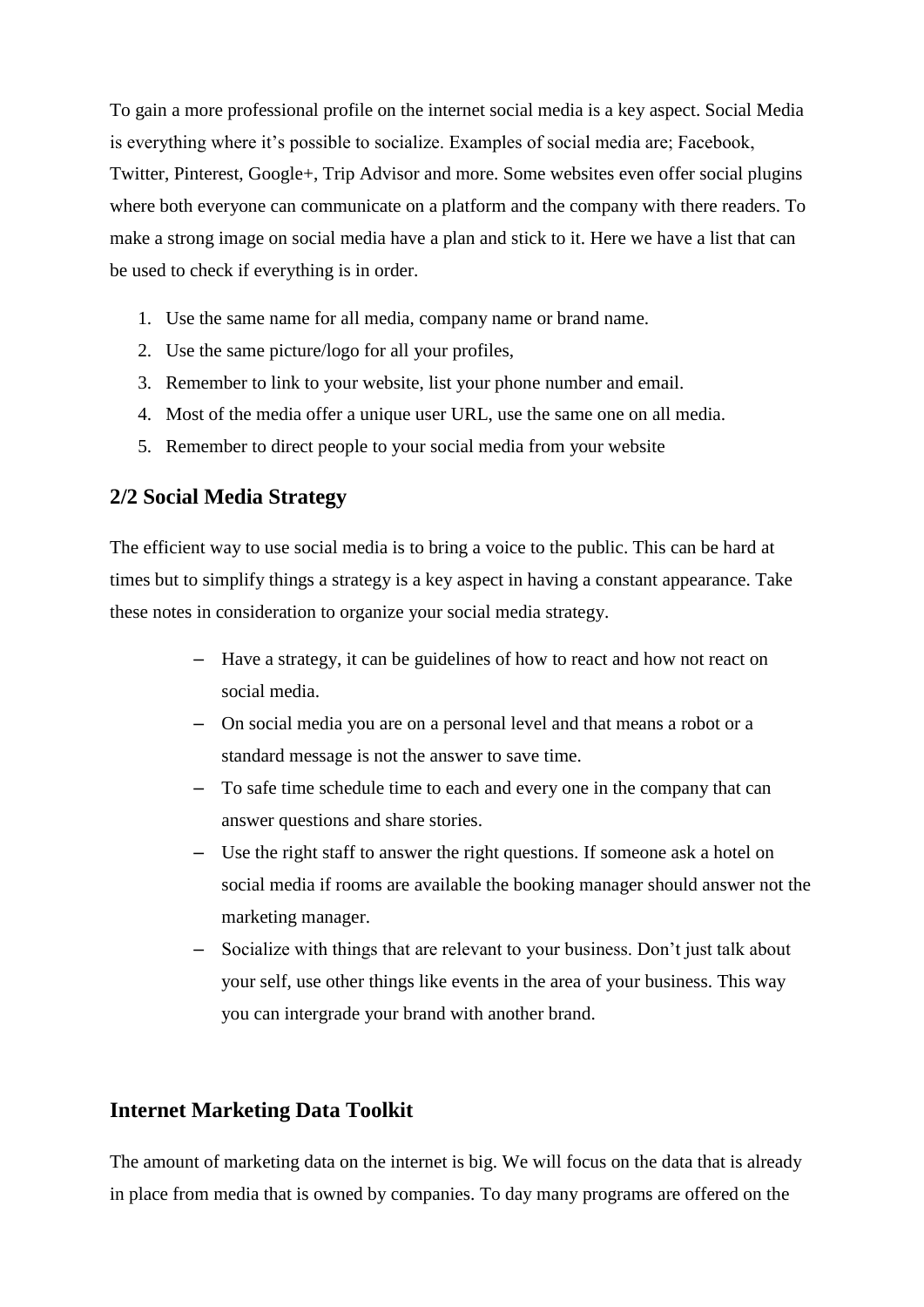internet to help people analyse data, Google Analytics is the most used program yet .We will youse webpages (Google Analytics, 2013) and Facebook for examples to help out in how to get the data and what it can be useful for.

### **How to use the Toolkit**

To get your analytics software in place it would be a good idea to have professional set up an account for you and start looking at your data. This tool is a guideline of what information can be analysed. It shows the basic figures that help companies see who is watching them and how they found them. In this tool we only talk about free software that is commonly used and integrated analytics on social media (Facebook Insights, 2013). You should go over the list and fill up the check boxes, this involves finding information and then setting a goal and seeing if you have reach it in a period of 3 months. This tool requires some computer experience.

## **Webpage Analytics, Google Analytics**

Using a webpage analytics program helps you understand what you are doing well, what you can do better, who is watching you and how they found you. Let's start with the number of visitors witch is the first thing everybody wants to know. Analytics offers a good way to analyse this and here are the basic things that are lined out:

#### **Audience Overview**

- People visits, this means how many single IP addresses have visited your site. This is the same as unique visits.
- Visits, how many visits in total you have had, this means that the same persona can visit your webpage more than once and the total will show up in this criteria,
- Page views, how many pages your visitors looked through in total.
- Average visit duration, how long does each visit stay on your page. Depending on what kind of webpage you run this number can tell you a lot about if people are reading and exploring your content. If this number is getting lower you might want to renewing content.
- Language, Country and City, this tells your where your audience is exploring you from, what language they speak and even what city's are looking at you. This can tell you a lot about what language your visitors speak and even where you might want to infiltrate a new marketing campaign.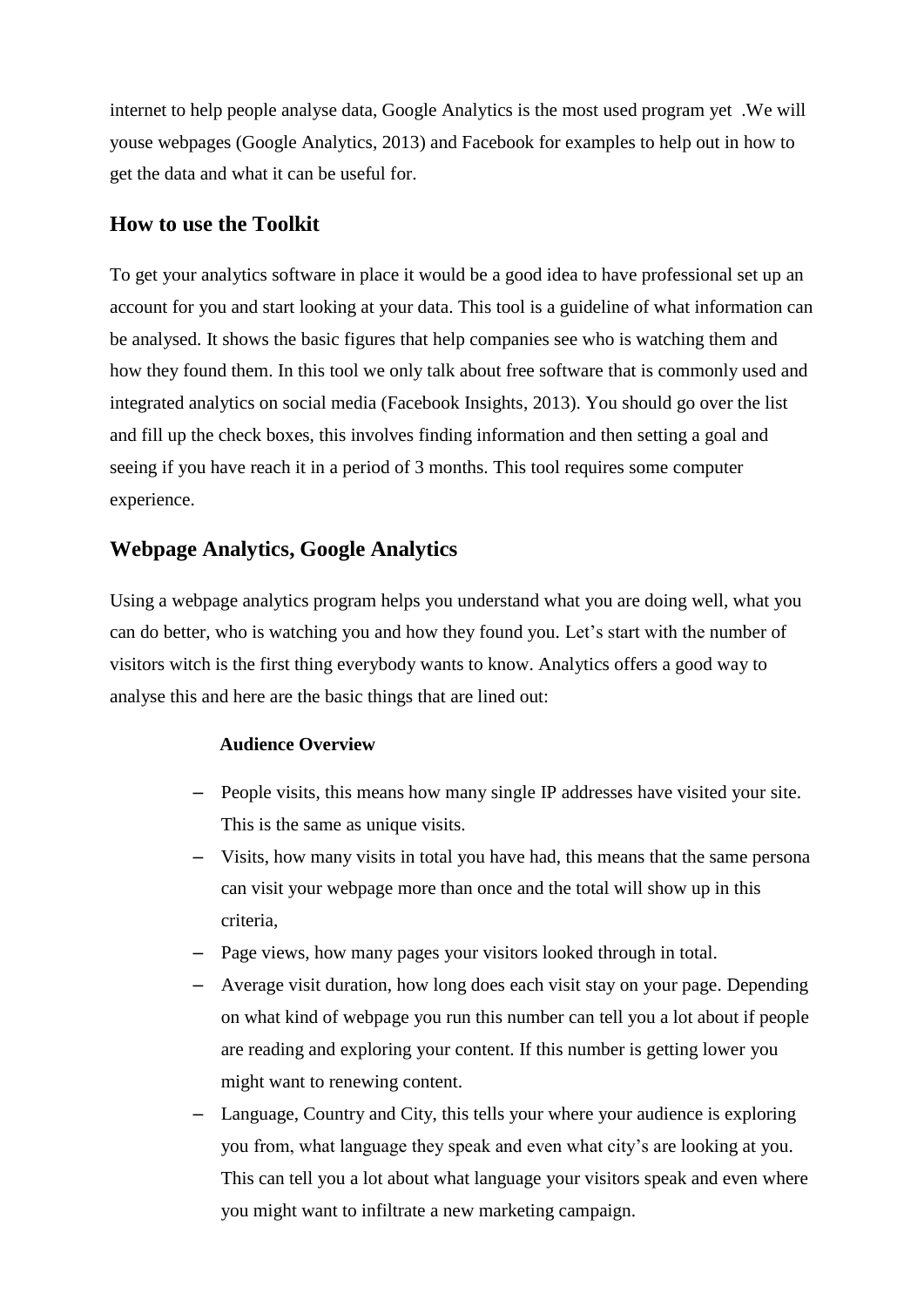#### **Audience and Traffic Sources**

- All traffic, this tells you traffic is coming from. This can help you determine if you are showing up on search engines and if there are connecting sites that are helping you raise your traffic.
- Keywords tell you what words where used to look for your site on search engines. This can help you see what people are interested in. The big thing about keywords is that more and more companies have begun to hide there costumers cookies so software like Google Analytics can't pick them up. The time is now to use this data while it's still there.

#### **Content**

- Here you can see what pages a generating the most visits. This tells you what is important to others on your webpage.
- You can see what search terms a generating traffic and to what content they lead.
- In-Page Analytics shows you what every site link, how many click on each and every one of them. It's also possible to see your webpage in colour's that indicate what areas are being clicked on the most.

### **Social Media Analytics, Facebook Insights**

What the insights on social media do is a lot like the web analytics. What they do better is that they have more information on the people that are using the media. For example things like gender and age can be a good add on for marketing managers. This is something that the basic webpage analytics would not provide. Here you can see what can be gained from social media analytics.

#### **Page overview**

- Page likes, tells you how many people like your page and your success in gaining likes.
- Post Reach, the number of impressions that your page has made during a period of time that is usually measured in weeks. This is a how you can see if you have been sharing things that have impact on people. This is probably the best way to see how your social strategy is working.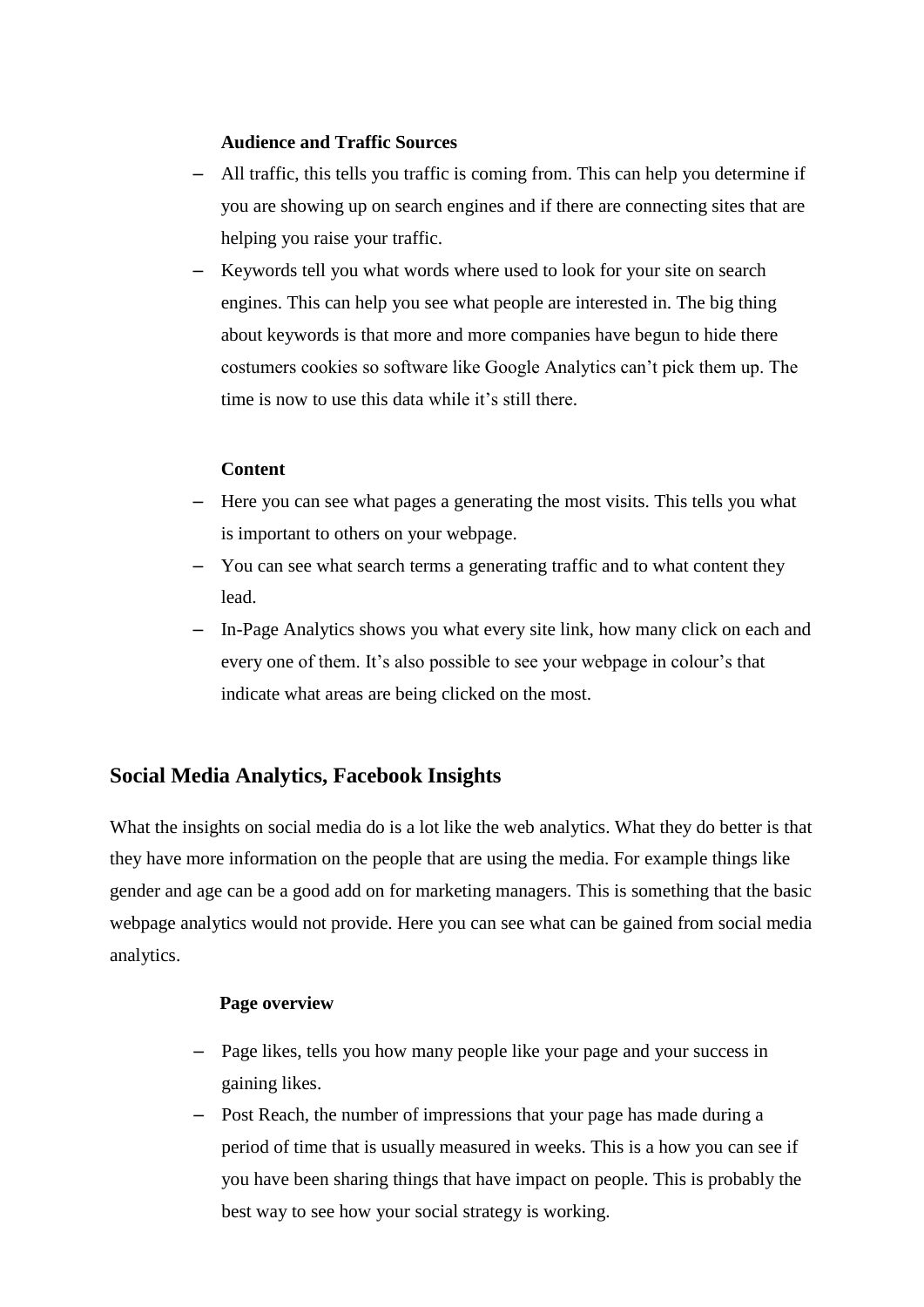- Engagement, how others are socializing with you, measured in like, comments, shares and general post clicks. These are things that help you get organic growth and are valuable for you market wise.
- Recent Posts, here you can compare what each post has reached to many people and see what the engagement is. Facebook also has a special layout for post analytics with gives you a better understanding and more data to look at.

#### **Page insights**

- This page tells you how your page has been evolving. To know if your likes are raising in a general manner of if you have a peak somewhere. This helps you find out what is working and what is not working.
- Ads are a factor that most companies use, here you can see how your ads are helping you in your social marketing campaign. To know if ads are making your page more visible and if they are generating likes, that is an indicator that you have gained something from your investment.

#### **People insights**

- Age and Gender, this is when it gets interesting. To know what gender and age people are that watch your every move on social media are basic facts that marketers have used for a long time.
- See if your target group is following you, if you see that most of your followers are much older or younger that gives you a clue. Maybe you are offering something that is interesting to people that you did not know could be in your target group. This also tells you that you need to change something to get to the people that you where going to set your strategy towards.
- Geography and Language, tells what language people speak and where they are from. This is always good knowledge to know what to say and to on social media. If most of your followers are from France you could quote some French people in your posts to raise more attention.

#### Heimildir:

Facebook. *Insights*. Sótt 2. júlí 2013. <https://www.facebook.com/help/www/336893449723054/>

Google Analytics. *Analyze your data*. Sótt 3. júlí 2013.

<https://support.google.com/analytics/?hl=en#topic=1726904>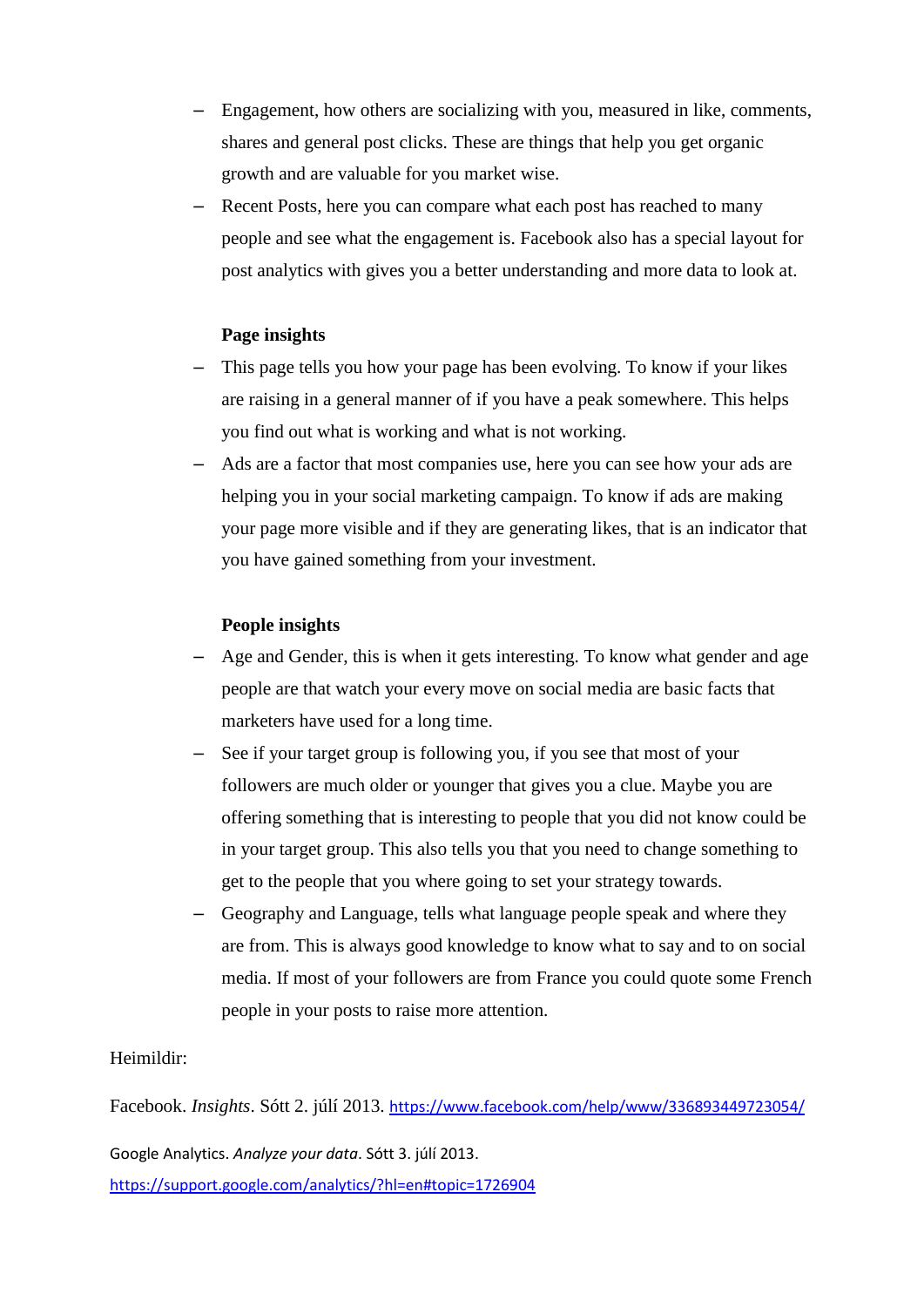# **The Timeline**

The Timeline was developed by people in the tourism industry and the North Iceland Marketing Office as a base for content and marketing. The conclusion was to answer common questions about North Iceland and show the diversity of event's around the area. This way the Timeline could answer common questions and spread tourists around the area and throughout the year. Furthermore the Timeline should answer seasonal questions: When the Northern Lights are visible, when the Midnight Sun appears, when there is snow and what the average temperature is which are common questions from travellers.



*The Timeline showing northern lights, snow, events and the average temperatures.*

# **Making of the Timeline**

The Timeline is a smart device webpage that should be accessible on smart phones, tablets and computers. To keep the Timeline updated the North Iceland Marketing Office is the owners and is responsible for it. It is hosted on the webpage [www.northiceland.is.](http://www.northiceland.is/) Programming of the Timeline was a six month period with beta testing. Open source software was used so the programming would be easily accessible for others to use.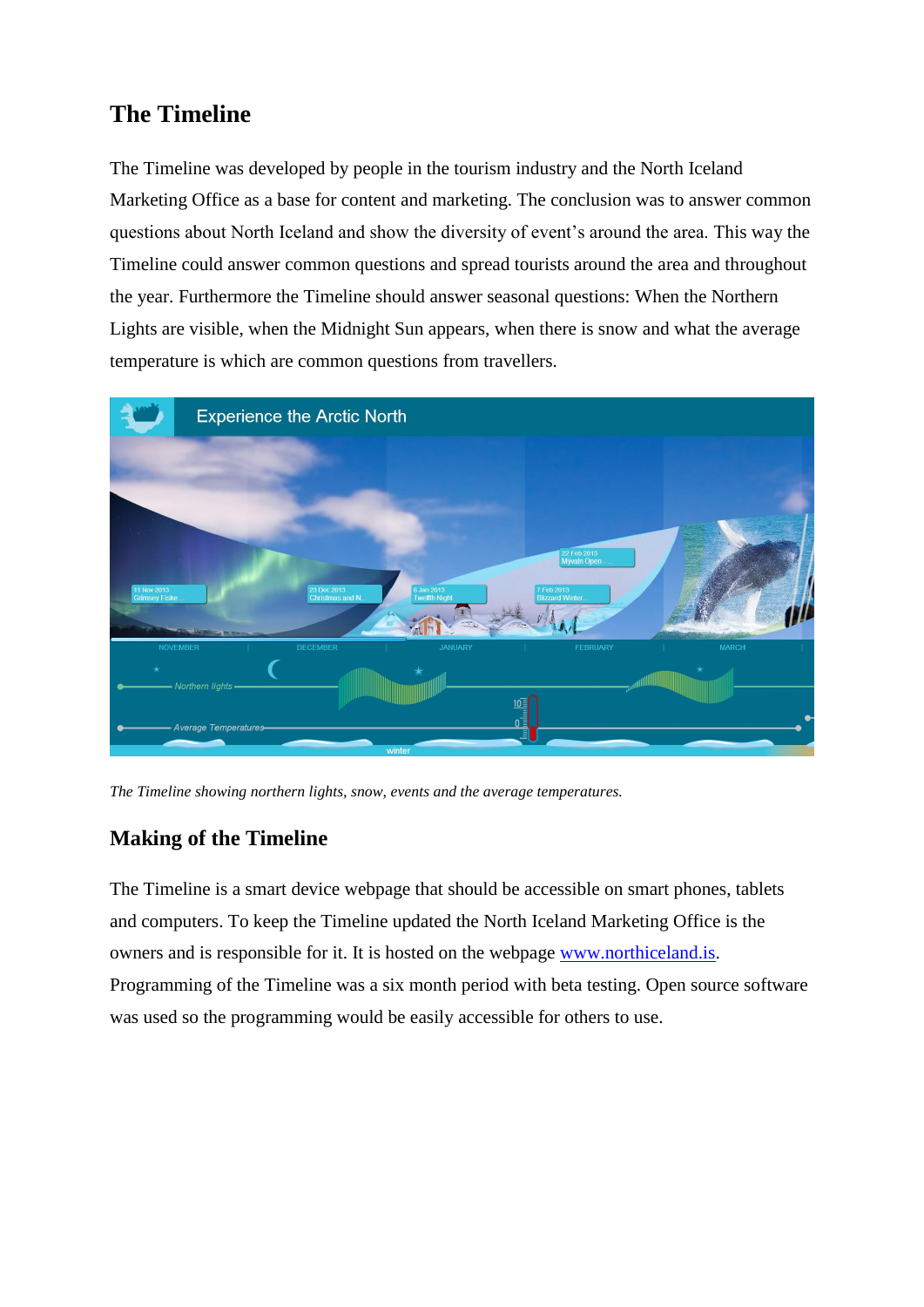

*The Timeline showing midnight sun, average temperatures, northern lights and events and snow.* 

The criteria for events to get on the Timeline are that the events need to be able to welcome foreign visitors. Every event needs to have information in English, a webpage in English and programs that foreign tourists can be involved in. The events need to be seasonal and biannual to decrease the work needed to update the Timeline.



*The Timeline, how events show when clicked on.*

**How did it Work?**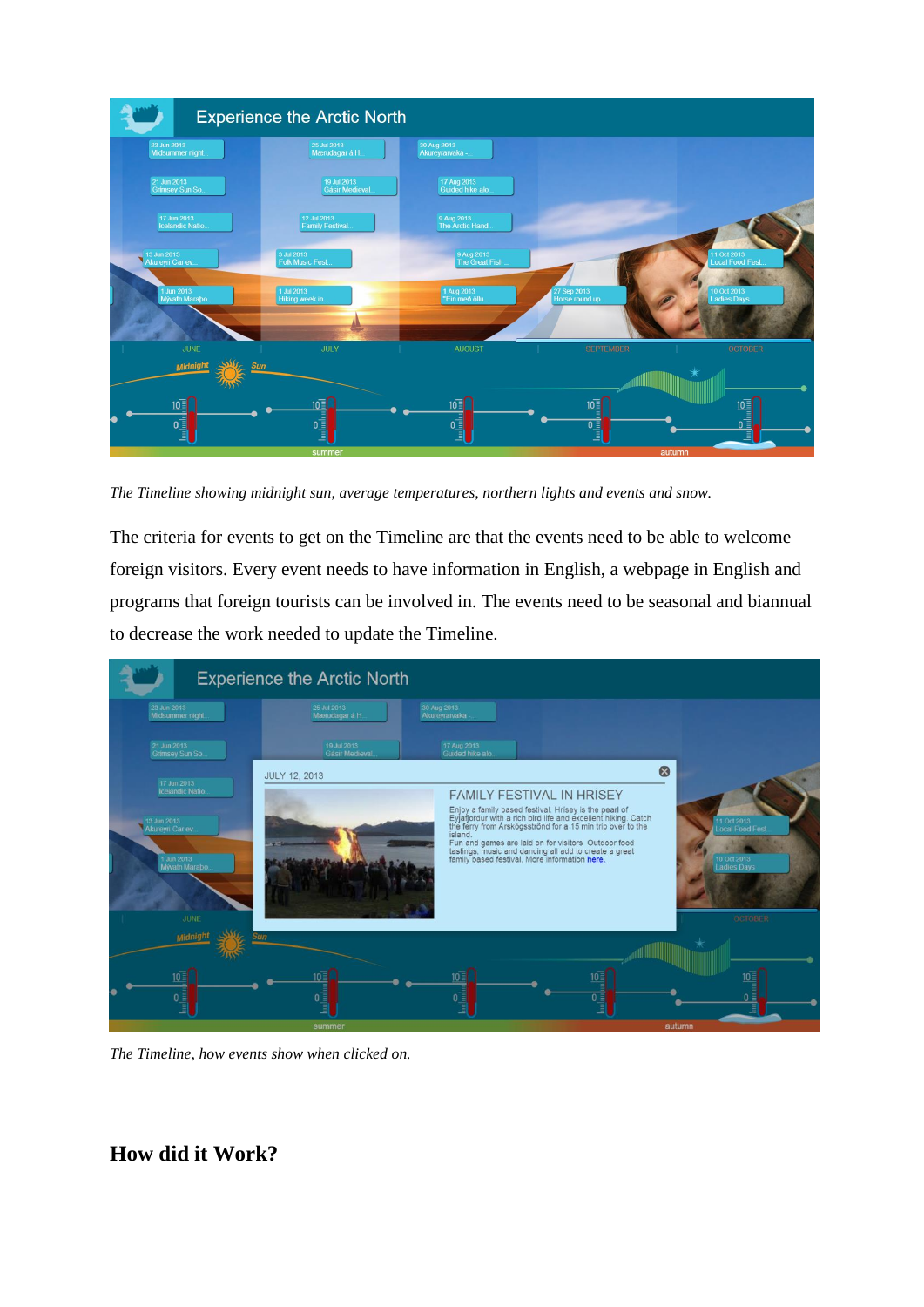To measure if the Timeline is successful in increasing traffic it's possible to see both the traffic that leads to the webpage and also there are links in every event that leads to the official site of the events that is being promoted in the Timeline. When the Timeline was launched comments from the tourism industry started showing. Today the other marketing offices in Iceland have decided to use the Timeline as part of there marketing tools. To get a better idea how what would be the next steps in development we interviewed marketing managers and general managers from tourism. We performed open interweaves. The aim of the interviews were about the Timeline, how it works, how it works in marketing for their companies, how the Timeline could be developed in the future and then about events on the internet in general. We asked about how they think events are shown on the internet to day and if their companies use events in promotion. We asked them if they think that events attract more tourists to North Iceland and if there is any other solution in showcasing events then the Timeline.

- Everyone was glad that a good solution was found in answering the common questions.
- Some conclusions where made weather the Timeline could be used as a selling or booking webpage.
- The social part was argued and the fact is that the socialized themes of the Timeline are still incomplete and need to be worked on. The Timeline needs to have built in tools so the events and the webpage are shareable on social media. The fact of how hard it is to share the content on the Timeline does not benefit the social sharing part. Companies and visitors need to have a quick simple solution to share the content.
- A way to show services around events no more then one click a way was mentioned and could benefit both the readers of the Timeline and the companies that are based around events.
- The factor that show how the nature is showcasing it self made a good impression to most of the people whom where interviewed.
- How the events generally open when clicked on is something that can be worked on, it could be a good solution to add a video function so the selling of the travel destination of the event could be more efficient.

#### **Further Development**

The conclusion for further development is to make the Timeline a well known template for showcasing what areas can offer. In the near future little adjustments will be made regarding